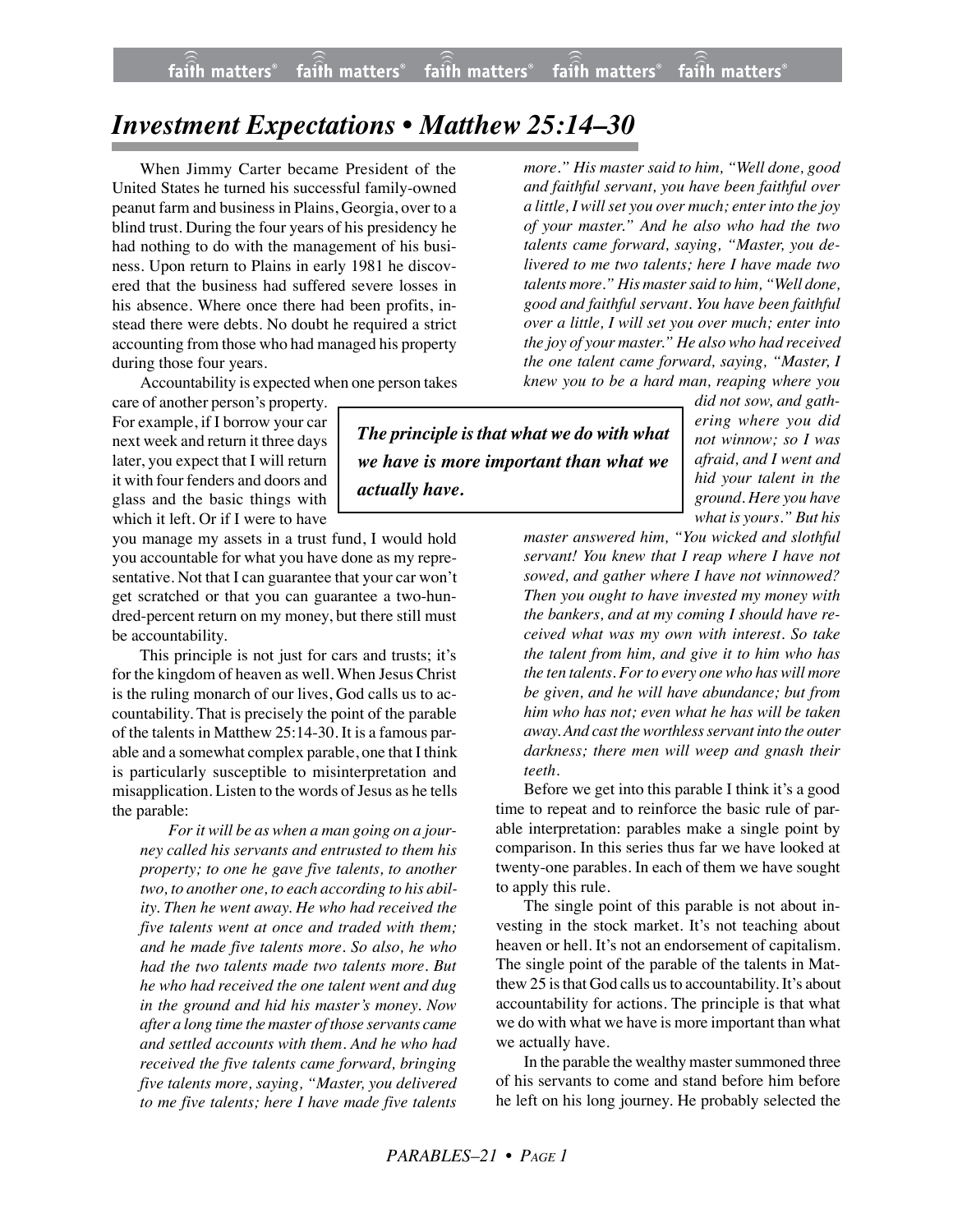three servants he knew to be most trustworthy. The talents he gave to them didn't refer to an ability to play the piano or draw a picture, although it's interesting that those who study the etymology of words think that our use of the word "talent" could have come from the popularity of this parable. In those days "talent" meant something quite different. The word "talent" wasn't a monetary unit but a unit of weight. We're not told here what was being weighed. It probably was copper, silver or gold. If it was copper, by comparison, it wasn't very much money. If it was gold it would have been worth an exorbitant amount of money. Chances are it was silver, making the talent worth somewhere around \$2,000.

The master brings these three servants in front of him and he gives the first guy five talents or ten thousand dollars. The second one receives two talents or four thousand dollars and the third one receives one talent — about two thousand dollars. By ancient standards that was an extraordinary amount of money. Remember that this was a time when people worked for pennies a day and poverty was the rule rather than the exception. A tremendous amount of money was entrusted to these three servants.

However, to get an idea of how rich the master was, in verses 21 and 23 he says that it was only a little bit of money. This guy had vast wealth and he entrusted thousands of dollars of it to these specially selected servants. He did not tell them specifically what his expectation was, but he entrusted it to them. In other words, he trusted them to take good care of what was his. He trusted them to manage his wealth as he would manage it.

This parable raises some questions for me. I wonder why in the parable they got different amounts just as I wonder why in life God gives to each of us so differently. I look at a room full of people and I realize that there may be some who have great wealth and others who have very little financially. There may be some who have a high degree of education and others who by comparison have very little education. There may be some who have extraordinary talents and others who have lesser talents. There may be some who will live a very long time and others whose lives will be short. All kinds of differences and I wonder why. Why do some seem to have so much and others seem to have so little?

From the parable I can only conclude that the master knew well the abilities of his servants and he entrusted to them that which they were able to handle. So it is with God. He gives greater wealth to some because perhaps they have the ability to handle that greater wealth. And, although this may be a hard truth to realize, to some he gives problems because he knows that they have the abilities to handle those problems in a way that others could not. What's so amazing is that God trusts us with anything at all!

We often talk about what we trust God to do with our health, our children, our jobs, our money and our futures. But seldom do we ever turn it around and think in terms of what God trusts us with. He gives us gifts and then he expects us to manage those gifts as he would manage them. To some he has given wealth that they may demonstrate to the world how God would handle wealth. To others he gives poverty so that they may live out before the world how God would live in poverty. To some he entrusts marriage and to others he entrusts singleness. To some he entrusts childlessness and to others he entrusts children. There are some whom he has entrusted with health and others with a handicap. All are different gifts — as different as our names and everything about us.

The gifts are different but the accountability is the same. The issue is not how much or how little we have; the issue is whether or not we handle that which God has entrusted to us as he would handle it, for he holds us accountable for our actions as his servants.

In the parable there is a difference not only in the gifts but also in the responses to these gifts. I think that we need to beware of misunderstanding these different responses. An initial reading of this parable might give one the impression that the master is a very greedy and selfish man who only rewards a one-hundred percent return on his investments and is severely critical of anything less. Therefore, the servants who have five and two talents and doubled their money are lavishly praised while the servant who has only one talent with zero growth is severely condemned. But that misses the single point that this parable is about.

The first two servants managed the money the way the master would have managed the money. They were faithful. The third servant did not manage the money the way the master would have managed the money. He was faithless.

To rightly understand this I think we need to examine the parable from another angle. Let's suppose that servant number one and servant number two invested their talents in the exactly the same way as described in Matthew 25 but they lost everything. And let's suppose that servant number three buried his talent again but due to changes in the economy it appreciated in value so that instead of being worth two thousand dollars it was worth far more. What then would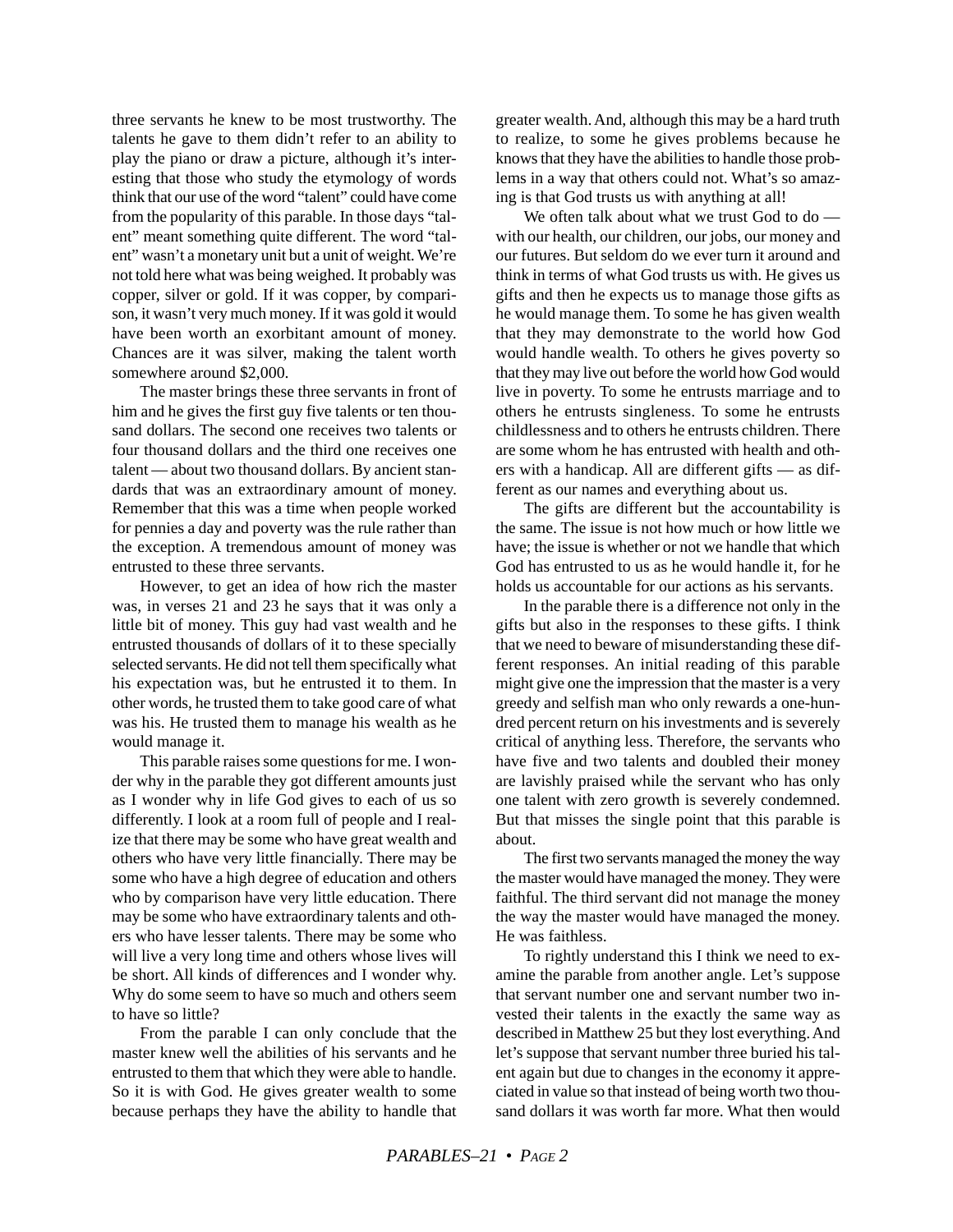be the master's response? I contend that he still would reward the first two servants and he still would have been critical of servant number three. The issue here was not primarily the return on the money. At issue here was whether or not these servants functioned as the master would have functioned and represented him as he would choose to be represented. Listen to the commendation that he gives to each of the first two servants. He says, "Well done, good and faithful servant." He doesn't even mention the return on the money. He comments on their faithfulness. Twice he mentions, "You have been faithful over a little, I will set you over much; enter into the joy of your master."

Once again what we must remember is that this parable is not about money but about accountability. Jesus was teaching that we are accountable to God for whatever he entrusts to us. Some are entrusted with lots of money, some with less. All are entrusted with time, but some have a long life and some have a short life. Some are entrusted with significant positions in business or church or the community. Some are entrusted with children, others with leadership abilities; some with health and others with sickness. All are

entrusted with truth. God expects us to faithfully handle that which he has entrusted to us, as he would handle it. Plus he holds us accountable for our actions.

Now there's a simple practical test that we can take. Look at your money. Have you spent it or invested it or

saved it as God would spend or invest or save it? Look at your time. Are you using is as God would? Or, look at your body. Do you treat your body as God would? Because, actually, our money, time and bodies are not our own. We are simply servants or stewards who must manage that which he has entrusted to us. God will hold us accountable for our actions.

Related to this accountability for our actions is accountability for our attitudes. I'm not sure if we should talk first about actions and then attitudes or first attitudes and then actions, for the two are so interwoven that they are practically inextricable. What we think about God shows in how we behave toward God.

As I read and studied this parable I wondered why servant number three did what he did. I assume that the very fact that he was selected to be one of the three to manage this money says that he was fairly well known to the master and that he knew the master quite well. He had a familiarity with the master's strategy and style of money management. Beyond that I've also got to assume that he knew what servants one and two did with the talents they were given to manage. He must have. The cities in those days weren't that large and investments took place in the public market place and were known by everybody. Servant number three had to know over a period of time what servants number one and number two were doing with their portion of the master's money. Yet he managed his portion in what the master considered to be a totally reprehensible way. Why?

It had to do with attitude. The difference was in their different attitudes toward the master. Servants number one and two saw the master's benevolence and their opportunity. By contrast, servant number three saw his malevolence and his oppression.

The first servants simply knew that their master was a good man. And because they perceived him that way they were thrilled with the opportunity to be his representatives. They had watched him for a long time and when they had the opportunity to walk in his sandals and manage his money they were delighted by

*Take whatever God has given you – whether it is health or sickness, employment or unemployment, poverty or wealth, whatever it may be — take it and faithfully use it as God would use it.*

his confidence and trust in them. Their attitudes were based upon the way they perceived the master. They grabbed hold of the opportunity that was theirs. They had been careful students of the strategy and management style of their master and

they welcomed this opportunity to live as he would live and do as he would do. When the master comes back he's delighted because they did what he would do. They were his kind of people. They had done it his way.

There's a sense in which servants number one and two had paid him the ultimate compliment in their attitudes toward him and in their actions on his behalf. They did it his way and they were successful at it!

Servant number three demonstrated a completely different attitude. Look at verses 24 and 25 and listen to how he describes the master: "Master, I knew you to be a hard man, reaping where you did not sow, and gathering where you did not winnow; so I was afraid, and I went and hid your talent in the ground."

Now you've got to understand what he is saying here is not particularly complimentary toward the boss. "You reap and gather where someone else sowed and